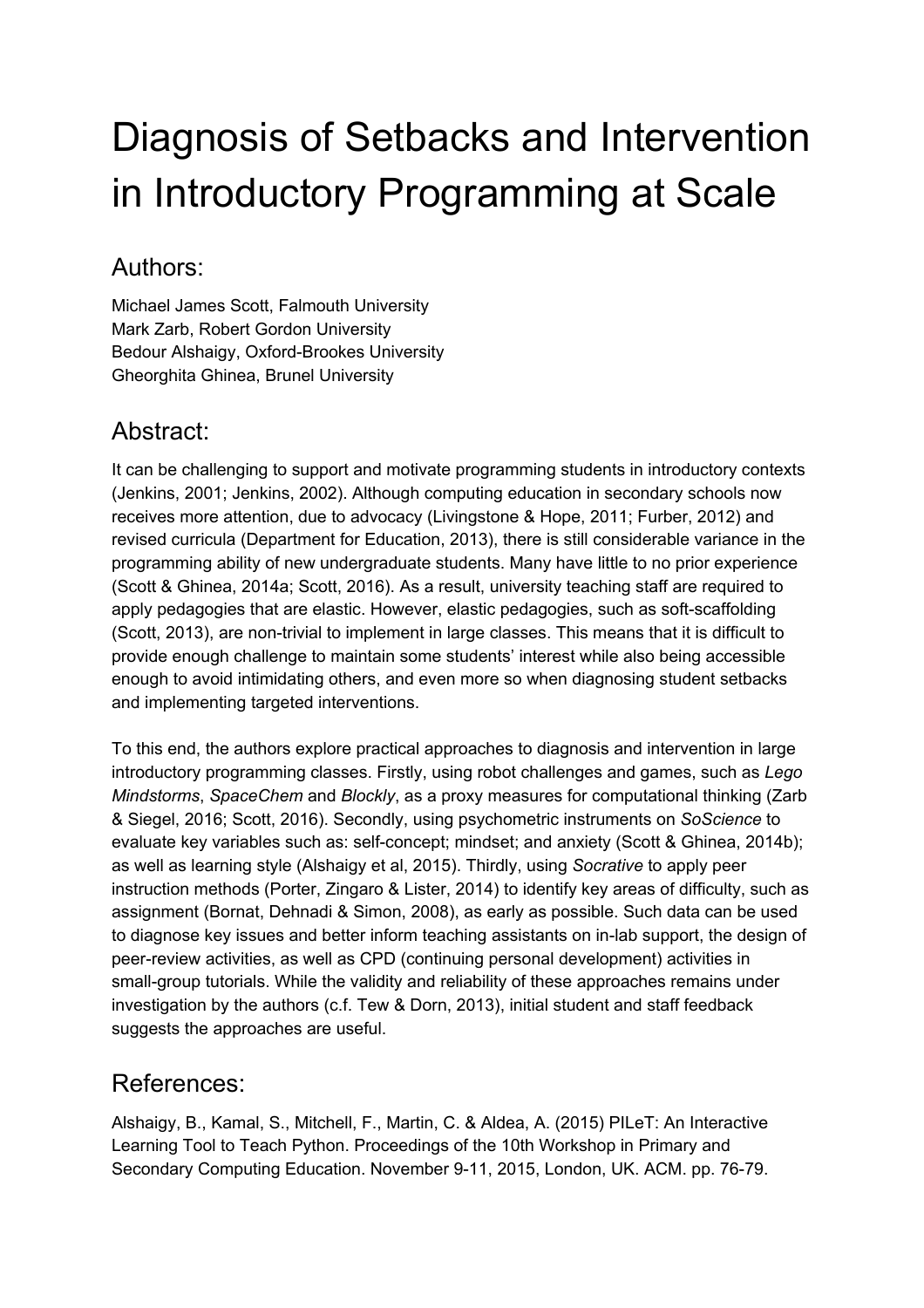Bornat, R., Dehnadi, S. & Simon, S. (2008) Mental Models, Consistency and Programming Aptitude. Proceedings of the 10th Australasian Computing Education Conference, 53-61.

Department for Education (2013) National Curriculum in England: Computing Programmes of Study. [Online] Available at:

https://www.gov.uk/government/publications/national-curriculum-in-england-computing-progr ammes-of-study/national-curriculum-in-england-computing-programmes-of-study (Accessed 30th October, 2016)

Furber, S. (2012) Shut Down or Restart? The Way Forward for Computing in UK Schools. The Royal Society, London, UK.

Jenkins, T. (2001) Teaching Programming: A Journey from Teacher to Motivator. Proceedings of the 2nd Annual HEA Conference for the ICS Learning and Teaching Support Network, 53-58.

Jenkins, T. (2002) On the Difficulty of Learning to Program. Proceedings of the 3rd Annual HEA Conference for the ICS Learning and Teaching Support Network, 1-8.

Livingstone, I. & Hope, A. (2011) Next Gen: Transforming the UK into the World's Leading Talent Hub for the Video Games and Visual Effects Industries. NESTA, London, UK.

Porter, L., Zingaro, D. & Lister, R. (2014) Predicting Student Success using Fine Grain Clicker Data. Proceedings of the 10th Annual Conference on International Computing Education Research. August 11-13, 2014, Glasgow, Scotland. ACM. pp. 51-58.

Scott, M.J. & Ghinea, G. (2014a) On the Domain-Specificity of Mindsets: The Relationship between Aptitude Beliefs and Programming Practice. IEEE Transactions on Education 57(3): 169-174.

Scott, M.J. & Ghinea, G. (2014b) Measuring Enrichment: The Assembly and Validation of an Instrument to Assess Student Self-Beliefs in CS1. Proceedings of the 10th Annual Conference on International Computing Education Research. August 11-13, 2014, Glasgow, Scotland. ACM. pp. 123-130.

Scott, M.J. (2016) Games and Game Jams: An Employability-First Approach to Educating Programmers. Proceedings of the 4th HEA Conference on Learning and Teaching in STEM Disciplines. January 28-29, 2016, Nottingham, UK. HEA.

Scott, M.J. & Ghinea, G. (2013) Educating Programmers: A Reflection on Barriers to Deliberate Practice". Proceedings of the 2nd HEA Conference on Learning and Teaching in STEM Disciplines. April 17-18, 2013, Birmingham, UK. HEA. pp. 028P.

Tew, A. & Dorn, A. (2013) The Case for Validated Tools in Computing Education Research. IEEE Computer 46(9): 60-66.